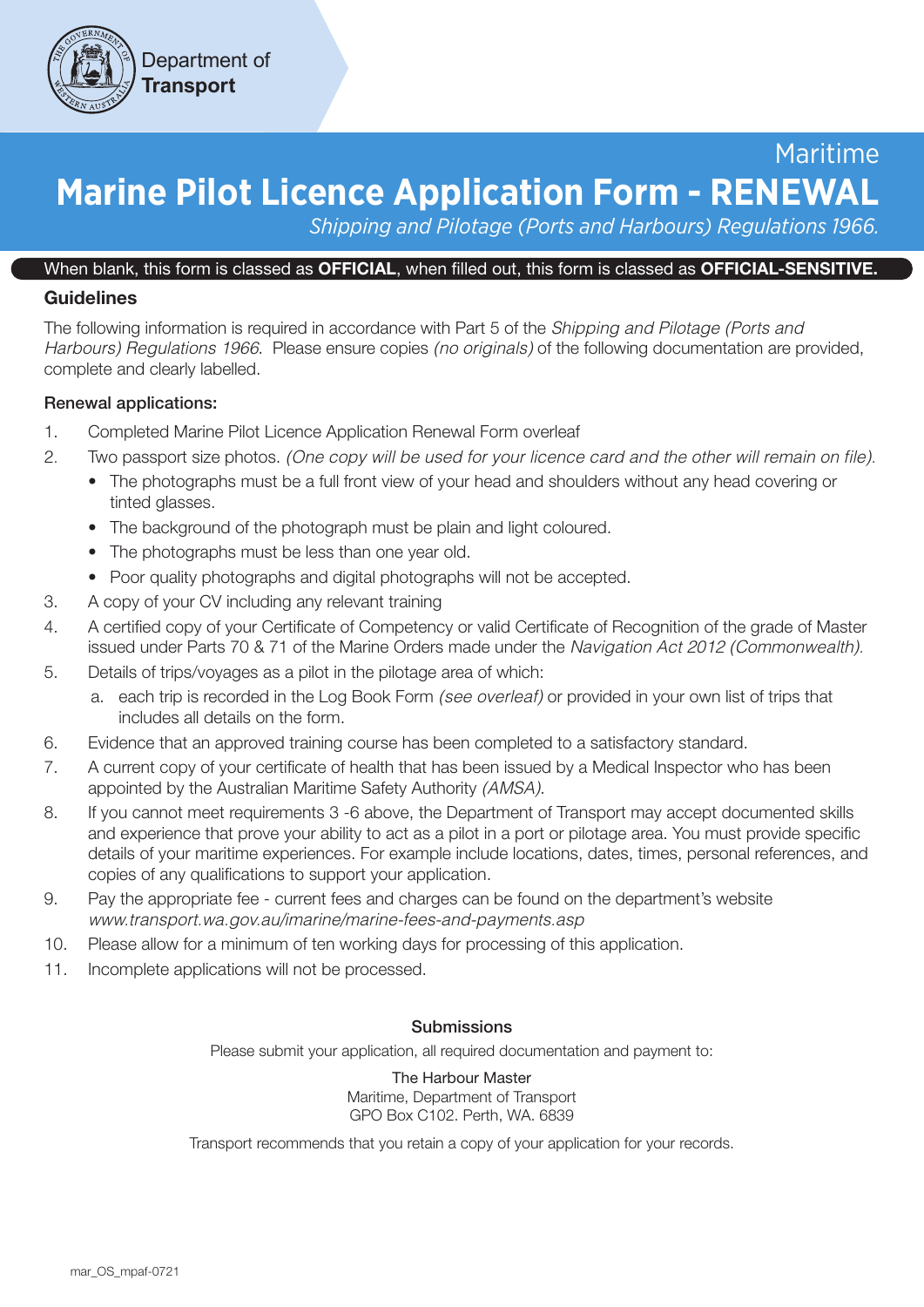# Marine Pilot Licence Application Renewal Form

This application form is in accordance with regulations 9B, 9C and 9F of the *Shipping and Pilotage (Ports and Harbours) Regulations 1966*. Please read the Marine Pilot Licence Application Guidelines before completing this form. Please use block letters to complete this form.

| <b>Personal details</b>                                                                                                                                                                                                                                                                             |                                                                                                 |  |             |
|-----------------------------------------------------------------------------------------------------------------------------------------------------------------------------------------------------------------------------------------------------------------------------------------------------|-------------------------------------------------------------------------------------------------|--|-------------|
|                                                                                                                                                                                                                                                                                                     |                                                                                                 |  |             |
|                                                                                                                                                                                                                                                                                                     |                                                                                                 |  |             |
| Contact phone number: (including area code) ______________________ Mobile number: ____________________________                                                                                                                                                                                      |                                                                                                 |  |             |
|                                                                                                                                                                                                                                                                                                     |                                                                                                 |  | $\Box$ Post |
|                                                                                                                                                                                                                                                                                                     |                                                                                                 |  |             |
| <b>Submission Check List</b><br>Please ensure a copy (no originals) of all the following documentation is included with your application. The numbers in<br>brackets indicate the corresponding Marine Pilot Licence Application Guideline number.<br>Requirements for renewal licence applications |                                                                                                 |  |             |
| This completed application form (1)<br>Two passport size photos (2)<br>CV(3)<br>Certificate of competency (4)<br>Details of trips/voyages in the port or other pilotage area over<br>the last 5 years (5)                                                                                           | Certificate of health (7)<br>Approved training course (6)<br>Licence number (1)<br>Fee paid (9) |  |             |
| Applicant's declaration                                                                                                                                                                                                                                                                             |                                                                                                 |  |             |
| entered in this application are correct and true to the best of my knowledge and belief, and that the certificates and<br>testimonials submitted are true and genuine documents, freely given and signed by the person whose name appears on<br>them.                                               |                                                                                                 |  |             |
| Applicant's signature expression and the property of the contract of the contract of the Date expression of the Date of the Contract of the Contract of the Contract of the Contract of the Contract of the Contract of the Co                                                                      |                                                                                                 |  |             |
| Please allow for a minimum of ten working days for processing of this application.                                                                                                                                                                                                                  |                                                                                                 |  |             |
| The Department of Transport, from time to time, needs to disclose confidential personal information to other agencies including, but not limited                                                                                                                                                    | Consent to disclose personal information                                                        |  |             |

*to, the Department of Fisheries, Port Authorities, the Western Australian Police Force, the Swan River Trust, the Department of Environment and Conservation, Local Shires and Councils and the Rottnest Island Authority. In providing the information requested in this form, you consent to the Department disclosing the information to such other agencies.*

#### **Payment details**

#### **Fees and Charges - 2021/22 - Marine Pilots Licences**

| Pilot Appointments - Application for Licence             | \$564.70 |
|----------------------------------------------------------|----------|
| Renewals (5 yearly) - Application for Renewal of Licence | \$365.30 |
| Licence Document Replacement                             | \$206.55 |

To make a Credit Card payment over the phone please provide your preferred phone number .

Preferred Phone No. \_\_\_\_\_\_\_\_\_\_\_\_\_\_\_\_\_\_\_\_\_\_\_\_\_\_\_\_\_\_\_\_\_\_\_\_\_\_\_\_\_\_\_\_\_\_\_\_\_\_\_\_\_\_\_\_\_\_\_\_\_\_\_\_\_\_\_\_\_\_\_\_\_\_\_\_\_\_\_\_\_\_\_\_\_\_\_\_\_\_\_\_\_\_\_

## **Office Use Only**

Receipt number:\_\_\_\_\_\_\_\_\_\_\_\_\_\_\_\_\_\_\_\_\_\_\_\_\_\_\_\_\_\_\_Date: \_\_\_\_\_\_\_\_\_\_\_\_\_\_\_